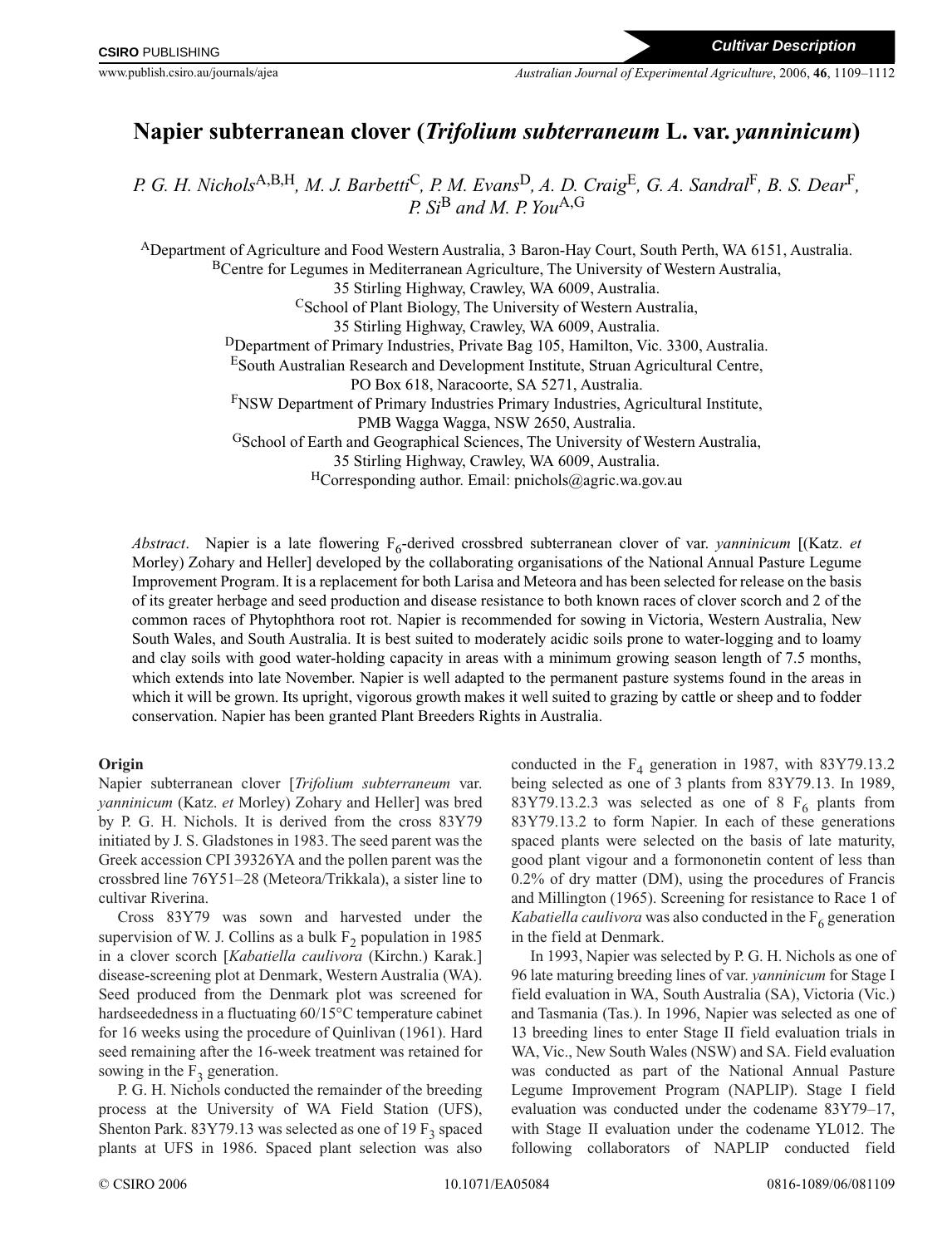evaluation and final selection of Napier: P. G. H. Nichols and P. Si (Department of Agriculture and Food, WA), P. M. Evans ( Department of Primary Industries, Vic.), A. D. Craig (South Australian Research and Development Institute) and G. A. Sandral and B. S. Dear (Department of Primary Industries, NSW). M. J. Barbetti, D. J. Gillespie and M. P. You (Department of Agriculture and Food, WA) conducted screening for disease resistance and D. J. Gillespie conducted further screening for redlegged earth mite resistance. P. G. H. Nichols and P. F. Smith (Centre for Legumes in Mediterranean Agriculture) conducted hard seed screening. The University of WA conducted isoflavone analyses.

Napier was selected for release as a new cultivar in 2000. Selection criteria included late maturity, greater winter and spring herbage production than existing late maturing cultivars Larisa and Meteora, high production and maintenance of seed reserves, strong regeneration density, resistance to Races 1 and 2 of clover scorch and resistance to 2 common races of Phytophthora root rot. Napier is recommended for registration by the collaborating organisations of NAPLIP. It has been granted Plant Breeders Rights in Australia and is described in Nichols (2002). The Department of Agriculture and Food, WA, will maintain breeders' seed.

Napier is named after Mt Napier, an extinct volcano in the Hamilton district of western Vic.

## **Morphological description**

Napier is morphologically similar to Gosse, Riverina and Meteora. It has a leaf mark of  $C_4(A_1)$ , using the classification of Nichols *et al*. (1996), consisting of a light green crescent positioned in the leaf centre and extending to the margins. Faint white arms beneath the crescent can sometimes be observed, but tend to fade later in the season. A purplish-brown anthocyanin flush along the midrib and extending to the margins proximal to the crescent is often seen under cold and other growth-limiting conditions, along with occasional anthocyanin flecking. These anthocyanin markings also tend to fade later in the season. Indentation of the distal margin is moderate. Stipules under closed canopies have an intermediate to strong reddish-purple pigmentation. Calyx tubes are generally green but may have a pale brown pigmentation when exposed to light. Petioles are weakly pubescent and peduncles are glabrous to weakly pubescent, while stems (runners) and leaflet upper surfaces are glabrous. Seeds are large, cream to amber in colour, with about 88000 seeds/kg when grown under ideal conditions.

### **Agronomic characters**

Napier is a late flowering variety. In Perth, both Napier and Larisa commence flowering about 140 days after sowing in early May. This is about 2 weeks later than Gosse, 3 weeks later than Riverina, 4 weeks later than Trikkala and 1 week earlier than Meteora. Fresh leaves in spaced plants of Napier

have a formononetin content of about 0.1% DM, while levels of genistein and biochanin A are about 0.9 and 0.4% DM, respectively (Nichols 2002). The low level of formononetin indicates a low potential for Napier to cause sheep infertility problems.

Both field and laboratory measurements indicate that Napier is quite hardseeded for its maturity, having a similar level to Meteora and being more hardseeded than other var. *yanninicum* cultivars. Over 6 seasons, Napier seeds derived from 1-m single rows averaged 37% hard seed after 16 weeks in a 15/60°C cabinet, using the standard laboratory procedures of Quinlivan (1961), while Larisa, Trikkala, Riverina, Gosse and Meteora had 7, 11, 22, 23 and 30% hard seed, respectively. Laboratory results from spaced plants (Nichols 2002) also support these relative differences.

Field data indicates that Napier is better able to cope with seed bank losses from false breaks than Larisa and Trikkala. Seed harvested from Manjimup, WA, and softened in the field at Perth over the following 5 months showed that by mid-March, Napier still had 58% hard seed, compared with Meteora with 56%, Trikkala with 50% and Larisa with 34%. A false break at this stage would, therefore, cause a higher proportion of the seed banks of Larisa and Trikkala to be lost than Napier. In the areas for which Napier is likely to be recommended, a high proportion of seedlings germinating after late March are likely to survive (Evans and Smith 1999).

Napier is resistant to both Race 1 and Race 2 of clover scorch disease caused by *Kabatiella caulivora*. Napier had a disease severity rating of 3.0 in a Race 1 field screening trial at Denmark, compared with scores for Riverina, Meteora, Gosse, Larisa, Trikkala and Yarloop of 3.5, 3.7, 4.7, 4.8, 5.7 and 7.5, respectively (increasing disease severity scale of 0–10). In a Race 2 screening trial at Condingup, WA, Napier had a disease severity rating of 2.9, compared to scores for Meteora, Trikkala, Larisa, Gosse, Riverina and Yarloop of 1.1, 1.2, 1.8, 2.8, 3.3, and 4.0, respectively (increasing disease severity scale of 0–10). These levels of resistance should protect Napier from major damage in clover scorch-prone areas.

Napier is highly resistant to leaf rust (*Uromyces trifolii-repentis* Liro). Inoculated field plots of Napier, along with Meteora and Riverina, had no rust incidence or leaf collapse (Barbetti and Nichols 2005*a*). Napier is also highly resistant to cercospora leafspot (*Cercospora zebrina* Pass.). Inoculated field plots of Napier, along with Meteora and Gosse, had negligible cercospora leafspot incidence and no leaf collapse (Barbetti and Nichols 2005*b*). Field observations indicate that Napier has some susceptibility to powdery mildew (*Erysiphe polygonii* DC) under ideal disease epidemic conditions, but it is unlikely that the disease will cause severe losses in grazed swards.

Napier is highly resistant to Race  $\overline{0}01$  and resistant to Race 173 (formerly known as Race 0 and Race 1, respectively, and recently recoded by You *et al*. 2005*c*), 2 of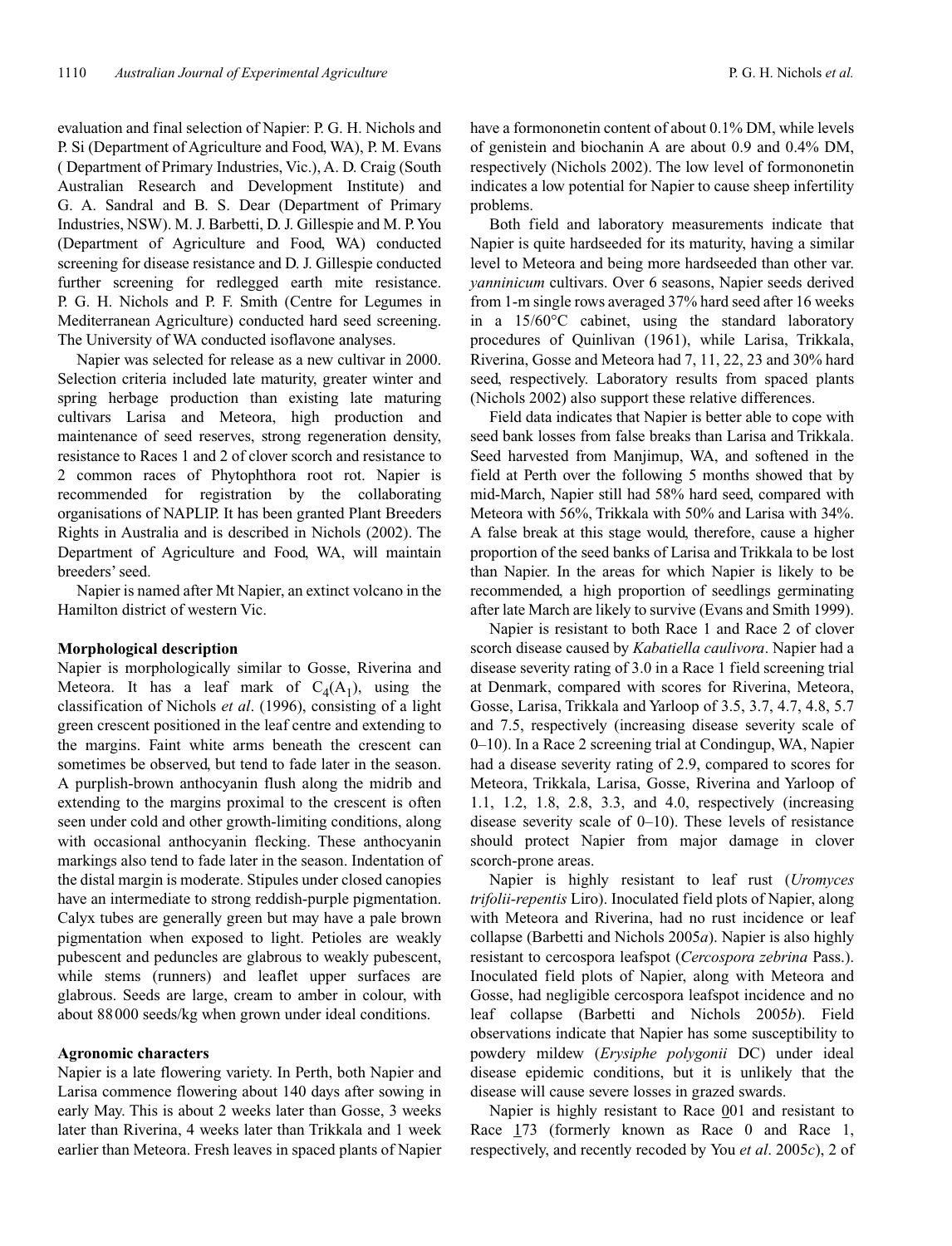#### **Table 1. Mean field performance of Napier, Larisa and Trikkala (as a percentage of Larisa) in 13 field trials across southern Australia**

| Cultivar | Seed bank | Seedling<br>regeneration density | Herbage production |        |                          |     |
|----------|-----------|----------------------------------|--------------------|--------|--------------------------|-----|
|          |           |                                  | Autumn             | Winter | Early spring Late spring |     |
| Napier   | 161       | 127                              | 105                | 107    | 105                      | 115 |
| Larisa   | 100       | 100                              | 100                | 100    | 100                      | 100 |
| Trikkala | 146       | 152                              | 110                | 112    | 106                      | 79  |

Not all traits were measured at each site in every year

the most widespread races of root rot caused by *Phytophthora clandestina* Taylor, Pascoe and Greenhalgh. In glasshouse trials Napier was just as resistant to Race  $\frac{0}{0}$  as Trikkala, Riverina, Denmark, Goulburn, Leura and Seaton Park, but was more resistant than Meteora and much more resistant than Woogenellup (You *et al*. 2005*a*). Napier was also more resistant to Race  $173$  than Larisa, Trikkala and Woogenellup, had similar resistance to Meteora, but was less resistant than Riverina and Seaton Park (You *et al*. 2005*a*). The greater resistance of Napier to Race 173 than Larisa and Trikkala should confer an advantage over these cultivars in disease-prone areas.

Napier is susceptible to root rot caused by *Pythium irregulare* Buisman. In glasshouse trials Napier suffered more tap-root damage from *Pythium* infection than Riverina and Larisa with similar damage levels to Gosse and Meteora, but suffered less damage than Trikkala and Woogenellup, while lateral-root damage was equally as great as Trikkala and Woogenellup (You *et al*. 2005*b*). Napier is also susceptible to root rot caused by *Fusarium avenaceum* (Fr.) Sacc. In glasshouse trials Napier suffered more tap-root damage than Riverina, Meteora and Trikkala and had similar levels of damage to Gosse and Larisa, while lateral-root damage was greater than each of these cultivars, apart from Gosse (You *et al*. 2005*b*).

Napier is similar in susceptibility as other cultivars to redlegged earth mite, *Halotydeus destructor* (Tucker), particularly at the cotyledon stage. Growth room tests on 2-week-old seedlings gave mean cotyledon damage ratings of 3.7 for Napier, 3.5 for Larisa, 3.7 for both Gosse and Trikkala, 4.0 for Riverina and 5.7 for Meteora, (on an increasing damage severity rating of 0–10). Field observations on mature plants also indicate similar susceptibility of Napier to other cultivars.

Field performance of Napier was measured in 13 trials across southern Australia. Its mean performance across all sites is compared in Table 1 with that of the var. *yanninicum* cultivars Trikkala and Larisa. The outstanding seed production of Napier is the key to its success. Napier outyielded Larisa in every seed bank measurement and its mean was 61% greater (Table 1). Seed banks of Napier were also 10% greater than Trikkala, in spite of its much later flowering and the shorter than average growing seasons

experienced at several trial sites. Mean seedling regeneration of Napier in the second and third year after sowing was superior to Larisa (Table 1), in spite of its greater hardseededness. This is presumably a result of its greater seed production. The earlier flowering Trikkala tended to have the highest regeneration densities.

Herbage production of Napier averaged 5% more in autumn and 7% more in winter than Larisa, while both cultivars produced less than Trikkala (Table 1). These differences in early season herbage production largely reflect differences in seedling density. Early spring production of Napier was 5% more than that of Larisa and similar to that of Trikkala (Table 1). However, late-spring/early summer production of Napier was on average 15% greater than Larisa and 46% greater than Trikkala (Table 1). This clearly demonstrates the ability of the late maturity of Napier to exploit long growing season environments and provide more late season green feed for grazing animals.

Napier is recommended as a replacement for Larisa and Meteora in Vic., WA, NSW and SA. For reliable persistence, its late maturity requires a minimum growing season length of 7.5 months that extends into late November. Napier is best suited to moderately acidic (pH<sub>Ca</sub> 4.5–6.5) soils prone to water-logging and to loamy and clay soils with good water-holding capacity. Napier is well adapted to the permanent pasture systems found in the areas in which it will be grown. Its upright, vigorous growth makes it well suited to grazing by cattle or sheep and to fodder conservation.

*Seed licenced to*: Seedmark (Seed Technology and Marketing Pty Ltd), 78 Sir Donald Bradman Drive, Hilton, SA 5033, Australia.

## **Acknowledgments**

The Grains Research and Development Corporation (GRDC) and Australian Wool Innovation (AWI) provided funding for the selection and evaluation of Napier. The excellent technical assistance of John Titterington, Duncan Wood, Peter Skinner, Michael Davies, Darryl McClements, Jonas Hodgeson, Simon Ambrose, Rosemary Lugg, Bev Roberts, Deborah Ambrose, Neil Cameron, Alan Byron, Trevor Rowe, Craig Rodham, Gabriel Dyce, Brett Wilson and Joshua Taylor in the development of Napier is greatly appreciated. We also wish to thank farmers and Research Station staff for their co-operation.